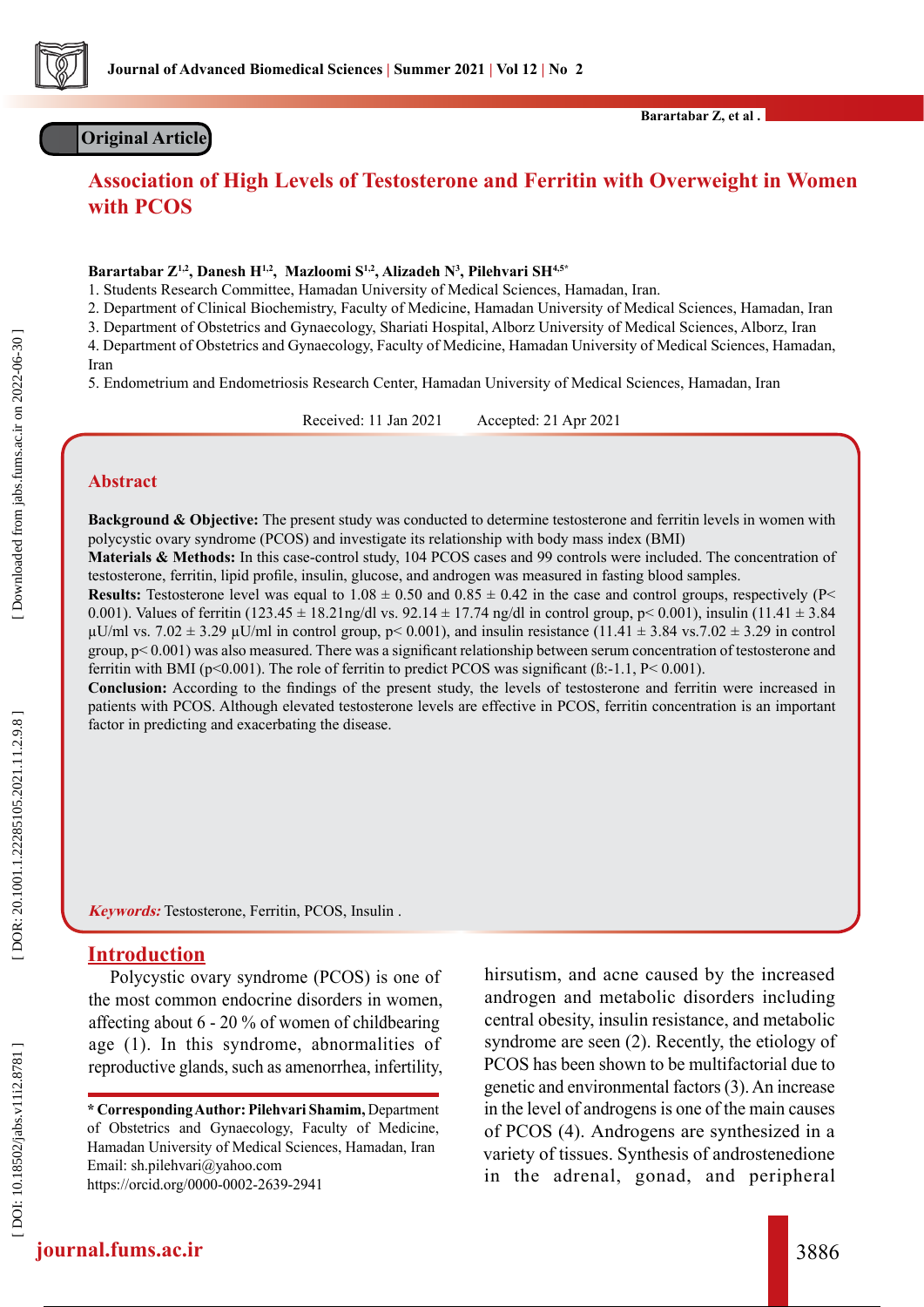#### **Testosterone and Ferritin in PCOS**

tissues, and synthesis of testosterone mainly occur in the ovaries, as well as in adipose and other peripheral tissues (5). Increased serum testosterone levels are associated with obesity, especially abdominal obesity, insulin resistance, and increased glucose tolerance testing, as a result, increased androgen and insulin resistance in the patients with PCOS increases testosterone synthesis in the ovaries (6).

Studies have shown that about 50 % of women with PCOS are overweight or obese (7). It has also been shown that the distribution of fat changes in women with PCOS and the amount of fat is higher in visceral tissues (8). Increased levels of androgens are associated with abdominal fat (9). Contradictory findings have been reported regarding androgen production in obese and non-obese people. In some studies, levels of testosterone and androstenedione, were similar in obese and non-obese people with PCOS, and in others, the rate of testosterone was increased in the obese patients with PCOS, and some researchers have shown a reduction in the androstenedione levels in the obese people with PCOS (10).

Ferritin is an intracellular protein involved in regulating iron homeostasis (11). Ferritin is a part of insulin resistance syndrome and increases in abdominal obesity (12). Studies have shown that increased levels of androgens and menstrual disorders are associated with ferritin (13). Studies have also indicated that serum ferritin levels increase in women with PCOS as well as obese patients with PCOS (14).

Testosterone testing is important in the diagnosis and management of PCOS, and there is a possibility of an increased level of ferritin in obese people and patients with PCOS. Therefore, this study was conducted to evaluate the level of testosterone and ferritin in people with PCOS and investigate its relationship with body mass index (BMI).

### **Materials & Methods**

Two hundred and three women aged between 18 – 40 years old, including 104 patients recently diagnosed with PCOS, and 99 healthy women were included in the study as the case and control groups, respectively. The patients were outpatients of the Gynecology Clinic of Fatemieh Hospital affiliated

with Hamadan University of Medical Sciences. Individuals were matched in terms of cultural and social issues and lifestyles. PCOS was diag nosed according to the Rotterdam Criteria. The subjects did not have any acute or chronic inflam matory disease and regarding the role of metabolic factors in the development of the disease, the two groups were matched in terms of age and BMI. Information on demographic characteristics and clinical presentations was collected by question naire. This study was approved by the Ethics Committee of Hamadan University of Medical Sciences with the ethics code of IR UMSHA. REC.1399.041. Informed written consent was obtained from all the subjects before participat ing in the project.

### **Measurements**

 Bodyweight was tested to the closest 0.1kg while wearing light clothing by a balanced-beam scale. Moreover, height was computed by a stadi ometer to the nearest 0.5 cm. BMI was computed based on the following formula: [weight (kg) / [height (m)] <sup>2</sup>. Waist circumferences between the lowest rib and iliac crest in umbilicus level were handled in duplicate to the nearest mm utilizing an adaptable tape. Blood samples were taken between days 3 and 6 of an unconstrained menstrual cycle from all the women after night fasting (8-12 h) and then, serum samples were collected by centrifugation for 15 min at 3000 rpm. The serum was elucidated and stored at -80°C for the next steps. In order to the laboratory blinded in terms of control and case, the samples were numbered and laboratory experts did not know the nature of the samples. The serum concentration of testosterone was measured using the Monobind kit and enzyme-linked immunosorbent assay (ELISA) method. Sensitivity of the ELISA kit was equal to 0.038 ng / ml. The serum concentration of ferritin was measured using the Biovendor kit by ELISA method. The sensitivity of the ELISA kit was equal to 0.44 ng / ml. Insulin concentration in the serum samples was measured using the chemiluminescent immunoassay (CLIA) method and the LIAISON apparatus. Serum glucose concentration and lipid profile were determined using the Pars Azmoon kit.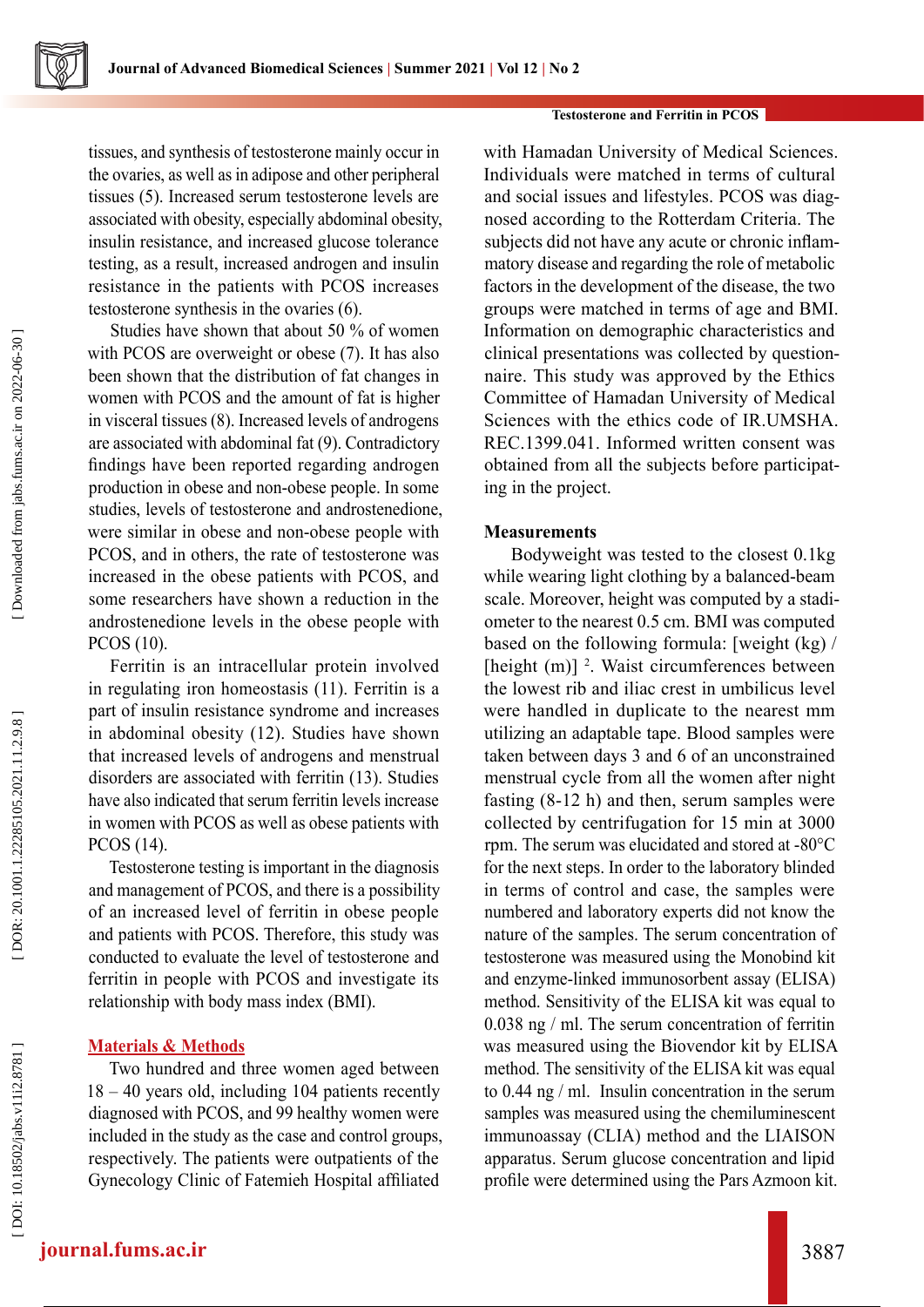#### **Barartabar Z, et al .**

## **Insulin resistance was measured by the following formula:**

HOMA-IR (fasting plasma insulin (mU/l)  $\times$ fasting plasma glucose (mmol/l)/22.5) for insulin resistance were calculated. Insulin resistance was considered as HOMA index value of more than 2.1.

Statistical data analysis was done in SPSS software (version 20). Descriptive statistics were expressed as mean  $\pm$  standard deviation and percentage for quantitative and qualitative variables, respectively. Proportions were contrasted utilizing the Chi-Square test. The differences between the two groups were studied using the Student's t-test and Mann-Whitney U test. The Pearson and Spearman correlation coefficients were utilized to survey the correlations between the variables. A bivariate correlation survey (calculation of the Pearson coefficient) was utilized to evaluate the relationship of serum levels of testosterone, ferritin, and insulin with every parameter. Multiple logistic regression analyses were used to assess the independent effect of ferritin on the odds for PCOS after adjustment for confounding factors. Statistical significance was set at P<0.05.

## **Results**

## **Description of the Patients**

In the present study, 104 patients with PCOS (average age:  $25.82 \pm 4.16$ years old; average BMI:  $26.84 \pm 3.48$ ) and 99 healthy individuals (average age:  $26.05 \pm 4.85$  years old; average BMI:  $26.43 \pm 3.82$ ) were evaluated. Table 1 shows the general characteristics of women with PCOS and healthy controls. As can be seen, the studied women were matched in terms of age ( $p=0.775$ ). Also, regarding the effect of weight interference on the cause of the disease, the study groups were matched in terms of BMI. Although the two groups did not differ significantly in terms of BMI, waist circumference was much larger in the PCOS group than in the control group. LH and lipid profile were necessarily higher in the healthy controls than the subjects with PCOS. Serum insulin and HOMA-IR levels were significant in the control and case groups (p<0.001). Serum testosterone levels were evaluated between the patients with PCOS and healthy individuals. According to the

According to the results, there was a statistically significant difference in the serum testosterone levels between the patients with PCOS and healthy individuals ( $p<0.001$ ). The groups were divided into two subgroups with normal weight and overweight based on BMI, Table 2 showed the serum ferritin level in women with PCOS was significantly higher in overweight and obese individuals than in normal-weight individuals (p<0.001). Although both testosterone and ferritin in the presence of BMI had an effect on the incidence of PCOS, after the removal of the BMI factor, the only increase in ferritin increased the chance of developing PCOS by 1.1 times, Table 3 and Table 4. The data also showed that there is a direct relationship between ferritin and testosterone with BMI (p<0.001).

## **Discussion**

PCOS is an important disease as it affects fertility and is the most common cause of ovarian dysfunction (15). PCOS is the most common cause of infertility in approximately 5 - 10% of women of childbearing age. According to the research conducted on PCOS, the outcomes of dysfunction are not limited to a local defect or a specific center because, the previous findings have shown that several hormonal changes, such as androgens and 17 alpha-hydroxyprogesterone also play a role in the development of this syndrome (16). There are similar reports on elevated serum lutein levels in the women with PCOS (17). Increased secretion of luteinizing hormone (LH), expressed as the ratio of follicle-stimulating hormone (FSH) to LH is correlated with an increase in the level of free estradiol (18). Serum concentrations of FSH in non-ovulatory women with PCOS are similar to those in the middle follicular phase of the normal menstrual cycle but, they are less in women who are in the early stages of follicular development (19). This difference may be related to the mechanism of infertility and is unlikely to be the main cause (20). Serum concentrations of testosterone and androstenedione are 50 – 150 % higher in women with PCOS than normal women but, like LH, there are individual differences in the women (21). More than half of women with PCOS are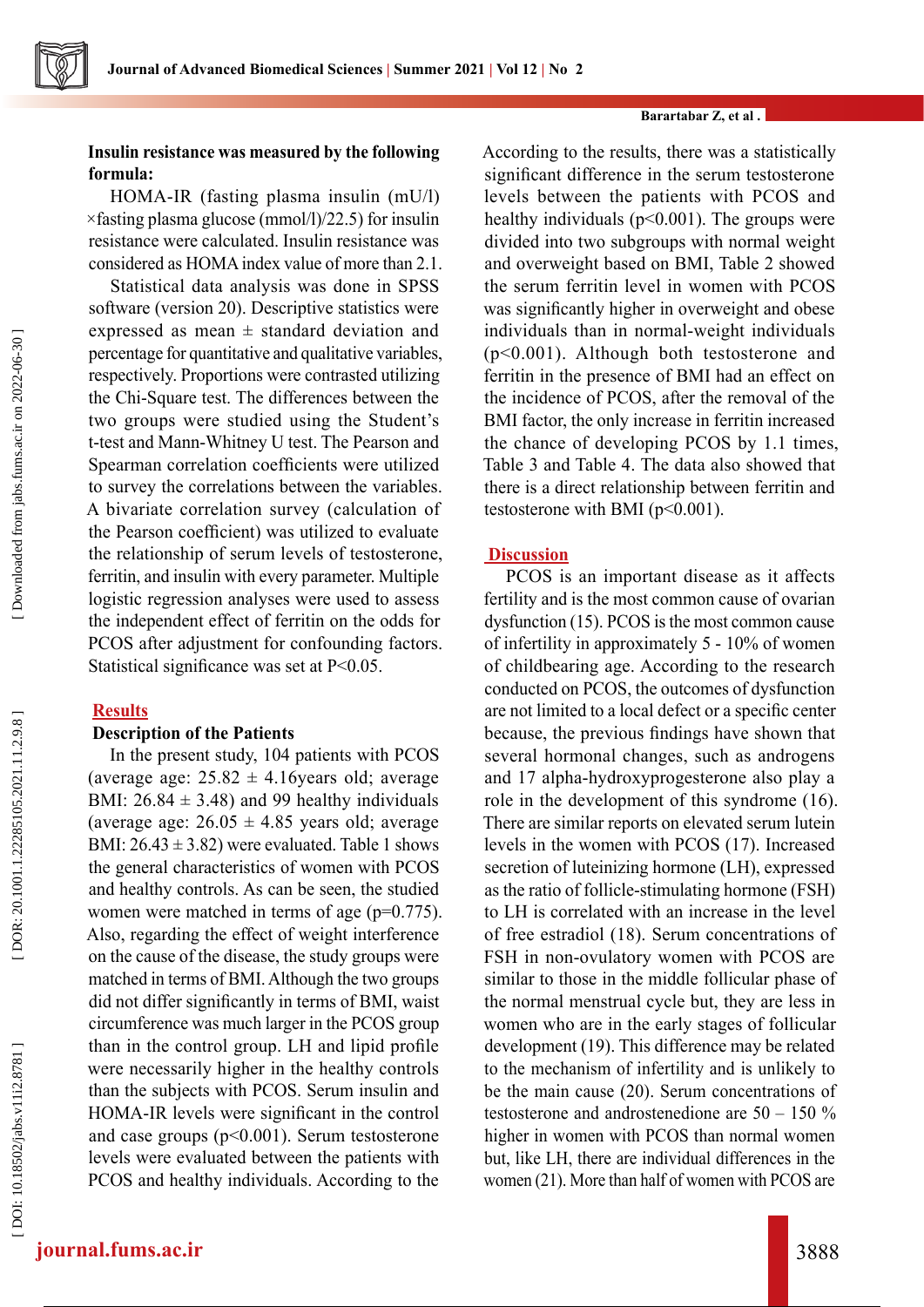

#### **Testosterone and Ferritin in PCOS**

**Table1.** Biochemical indexes and clinical characteristics of the women with PCOS and their control group (mean±SD).

| <b>Variable</b>      | Control group (n=99) | PCOS group $(n=104)$ | $p$ -value   |  |
|----------------------|----------------------|----------------------|--------------|--|
| Age(year)            | 26.05±4.85           | $25.82\pm4.16$       | 0.775        |  |
| $BMI^b(Kg/m^2)$      | $26.43\pm3.82$       | $26.84\pm3.48$       | 0.420        |  |
| Waist(cm)            | $86.44 \pm 10.95$    | $91.57 \pm 11.12$    | 0.003        |  |
| TC(mg/dl)            | $162.99 \pm 34.26$   | $172.63\pm33.85$     | 0.044        |  |
| TG(mg/dl)            | $124.18 \pm 22.96$   | $151.21 \pm 58.34$   | 0.002        |  |
| LDL(mg/dl)           | $92.76 \pm 22.53$    | $101.34 \pm 22.04$   | 0.007        |  |
| HDL(mg/dl)           | $48.77 \pm 9.36$     | $47.33 \pm 9.34$     | 0.261        |  |
| FBS(mg/dl)           | $82.75 \pm 7.18$     | $84.03 \pm 5.82$     | 0.163        |  |
| Testosterone(ng/dl)  | $0.85 \pm 0.42$      | $1.08 \pm 0.50$      | ${}< 0.001$  |  |
| Ferritin $(ng/dl)$   | 92.14±17.74          | $123.45 \pm 18.21$   | ${}_{0.001}$ |  |
| Insulin( $\mu$ U/ml) | $7.02 \pm 3.29$      | $11.41\pm3.84$       | ${}< 0.001$  |  |

**BMI:** Body Mass Index; FBS: Fasting Blood Sugar; TC:Total Cholesterol,TG: Triglyceride; LDL : Low Density Lipoprotein, HDL: High Density Lipoprotein; FSH: Follicle-Stimulating, Hormone; LH: Luteinizing Hormone. The results are reported as mean  $\pm$  SD and statistical

**Table2.** Differences in Waist, Insulin and HOMA-IR, Ferritin, Testosterone in the subjects with and without PCOS based on their BMI

| <b>Parameter</b>       | Case group $(n = 104)$      |                    |              |                             | Control group $(n = 99)$ |              |  |
|------------------------|-----------------------------|--------------------|--------------|-----------------------------|--------------------------|--------------|--|
|                        | <b>Normal</b><br>Weight(28) | Overweight(76)     | $\mathbf{p}$ | <b>Normal</b><br>Weight(39) | Overweight(60)           | $\mathbf{p}$ |  |
| WC(cm)                 | $80.00 \pm 6.08$            | $95.62 \pm 9.52$   | 0.001        | $79.92 \pm 7.79$            | $90.68 \pm 10.66$        | 0.001        |  |
| Insulin( $\mu$ U/ml)   | $9.06 \pm 3.24$             | $12.23 \pm 3.72$   | 0.001        | $6.23 \pm 2.52$             | $7.54 \pm 3.64$          | 0.037        |  |
| HOMA-IR                | $1.82 \pm 0.66$             | $2.57 \pm 0.79$    | 0.001        | $1.26 \pm 0.56$             | $1.58 \pm 0.81$          | 0.019        |  |
| Ferritin $(ng/dl)$     | $105.61 \pm$<br>12.25       | $130.01 \pm 15.47$ | 0.001        | $90.45 \pm 17.24$           | $93.23 \pm 18.12$        | 0.443        |  |
| Testosterone(ng/<br>dl | $0.71 \pm 0.18$             | $1.21 \pm 0.51$    | 0.001        | $0.69 \pm 0.29$             | $0.95 \pm 0.45$          | 0.002        |  |

significance was set at P<0.05.

WC, Waist circumference; The results are reported as mean  $\pm$  SD and statistical significance was set at P<0.05.

# **journal.fums.ac.ir** 3889

DOI: 10.18502/jabs.v11i2.8781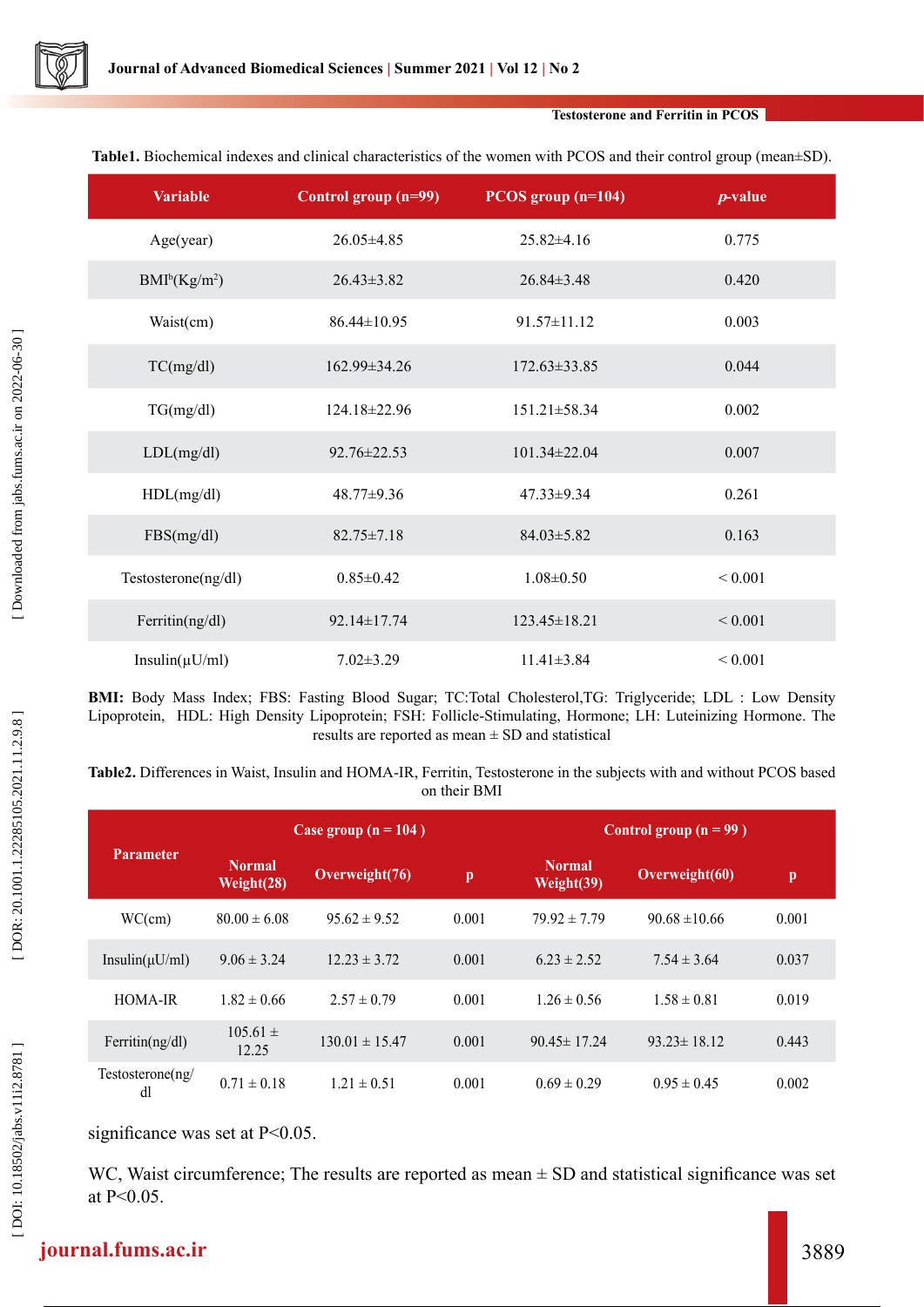

**Barartabar Z, et al .**

| <b>Dependent Variables</b> | independent<br><b>Variables</b> | Odds Ratio (Exp $(\beta)$ ) | CI for Exp $(\beta)$ | <b>P-value</b> |
|----------------------------|---------------------------------|-----------------------------|----------------------|----------------|
| <b>PCOS</b>                | BMI                             | 0.847                       | $0.743 - 0.967$      | 0.014          |
|                            | Ferritin                        | 1.100                       | $1.069 - 1.132$      | 0.001          |
|                            | Testosterone                    | 2.385                       | $0.880 - 6.468$      | 0.088          |
|                            | Insulin                         | 0.678                       | $0.295 - 1.559$      | 0.360          |
|                            | <b>HOMA-IR</b>                  | 43.548                      | 0.138 - 13782.272    | 0.199          |

**Table3.** logistic regression analyses of BMI and other confounding variables to predict PCOS.

**BMI:** body mass index; HOMA index: homeostasis model assessment index

**Table 4.** logistic regression analyses of ferritin and other confounding variables to predict PCOS.

| <b>Dependent Variables</b> | independent<br><b>Variables</b> | <b>Odds Ratio (Exp</b><br>$(\beta)$ | CI for Exp $(\beta)$ | P-value |
|----------------------------|---------------------------------|-------------------------------------|----------------------|---------|
| <b>PCOS</b>                | Ferritin                        | 1.094                               | $1.064 - 1.124$      | 0.001   |
|                            | Testosterone                    | 2.385                               | $0.880 - 6.468$      | 0.088   |
|                            | Insulin                         | 0.677                               | $0.290 - 1.577$      | 0.366   |
|                            | <b>HOMA-IR</b>                  | 40.034                              | $0.116 - 13824.142$  | 0.216   |

**HOMA index:** homeostasis model assessment index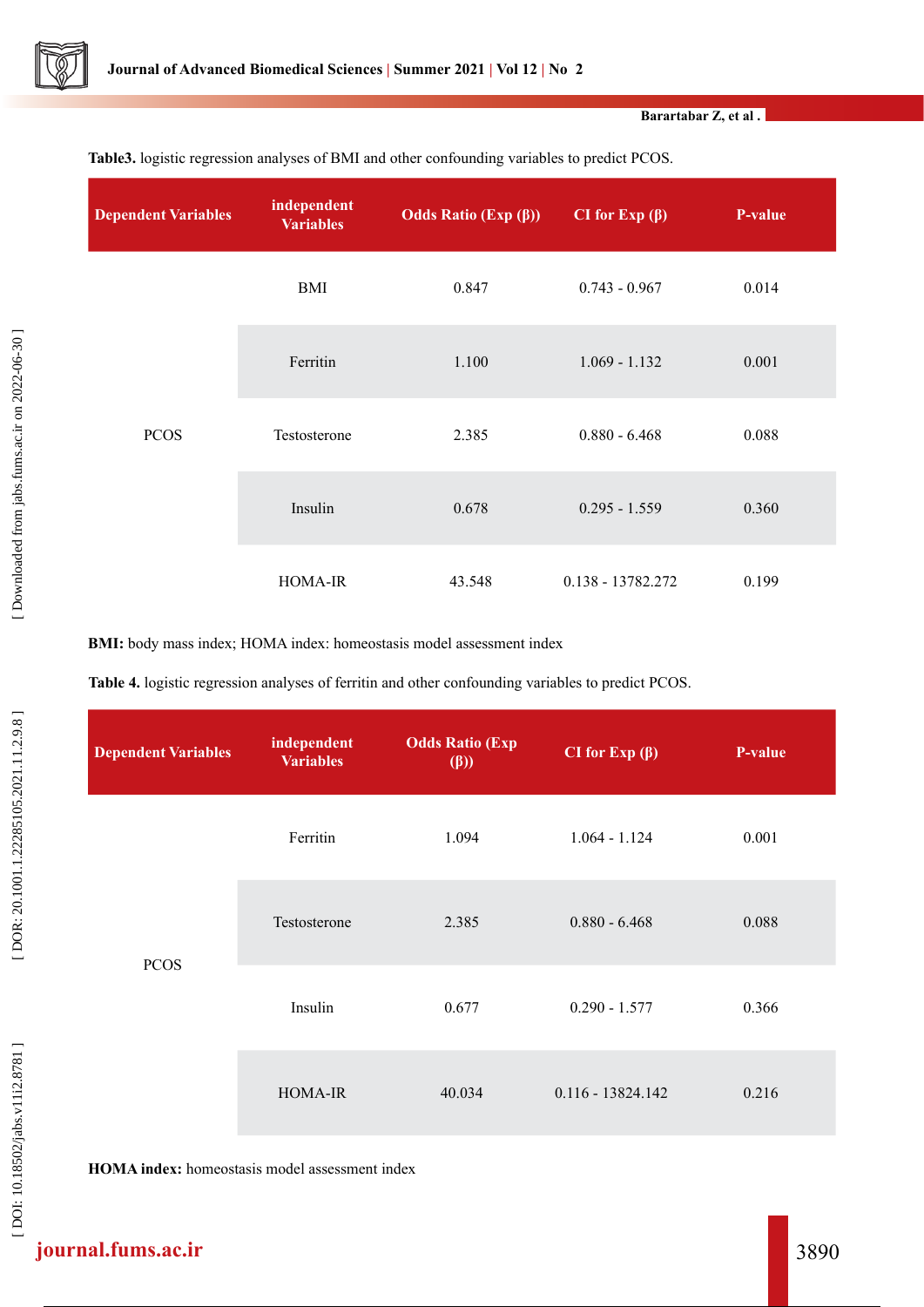

#### **Testosterone and Ferritin in PCOS**

obese and have an extra burden of insulin resistance due to their excess fat (22). Most studies have supported the prevalence of obesity in this disease. Obesity, especially central obesity, is specifically identified as the cause of insulin resistance in PCOS because; obesity worsens the endocrine and metabolic profile in this disease, and leads to the increased levels of androgens including total testosterone through various mechanisms and may reduce the response to treatment (19). Free testosterone levels also increase in obese people with PCOS due to the decreased level of sex hormone-binding globin (SHBG) (23). On the other hand, insulin inhibits SHBG production in the liver and thus, hyperinsulinemia directly increases testosterone secretion from the ovaries (24). Amate et al., reviewed and analyzed clinical findings, sex hormones, fasting glucose, hemostatic model of insulin resistance, and insulin-sensitive index by studying 130 patients with PCOS. PCOS women with hirsutism had significantly higher levels of testosterone, free testosterone, DHEA-s, and 4-androstenedione. They had similar BMI and were significantly less sensitive to insulin than the women without hirsutism (5). In our study, people with PCOS showed a significant difference in their testosterone levels compared to the control group. The relationship between testosterone and BMI was also studied and these two parameters were significantly related to each other.

Thozhukat Sathyapalan et al., (2017) measured testosterone and androstenedione levels in the saliva of healthy women and those with PCOS in the UK. Salivary testosterone and androstenedione levels were significantly higher in people with PCOS than normal people  $(P < 001)$  (25). Elisabeth Lerchbaum et al., (2014) studied the relationship between levels of androstenedione, testosterone, and free testosterone, and metabolic parameters in the patients and healthy controls in Australia. The results showed that women with PCOS had higher levels of free testosterone (26). In our study, people with PCOS showed significant testosterone levels compared to the controls. The relationship between testosterone and BMI was also studied and these two parameters were significantly related to each other.

Recent studies have shown that the body's iron stores determined by serum ferritin levels are part of the insulin resistance syndrome. Serum ferritin level is associated with abdominal obesity and other obesity criteria (27). Iron levels are also associated with the incidence of type 2 diabetes, gestational diabetes, and metabolic syndrome (28). Increased iron stores have also been reported in overweight or obese women with polycystic ovaries. The elevated level of iron in these patients can lead to insulin resistance and dysfunction of pancreatic beta cells (14). Iron has a significant effect on oxidative stress. Oxidative stress is higher in patients with PCOS. Oxidative stress increases the synthesis of ferritin. However, the increase in the level of ferritin in the body of these patients prevents further oxidative damage by neutralizing highly toxic iron. Iron deposition in some tissues increases insulin resistance, which in turn increases ferritin production, thus completing a vicious cycle of iron deficiency, exposing the patients to the impaired glucose tolerance and metabolic syndrome (29).

However, elevated serum iron in patients with PCOS may not be a primary phenomenon. Insulin resistance-induced hyperinsulinemia in these patients can influence food intake and increase absorption of iron from the intestine by increasing the activity of some intestinal factors, such as hypoxia-inducible factor-1 (30). Decreased blood flow due to complete cessation or reduction of normal menstrual frequency in these patients can also be effective in increasing their iron stores (14).

Agnieszka Adamska et al., (2020) investigated the relationship between serum concentration of ferritin and visceral (abdominal) fat in women with PCOS. The results showed that in women with PCOS, serum concentration of ferritin ( $p = 0.002$ ), basal insulin  $p = 0.03$ ), insulin resistance test ( $p =$ 0.03), visceral fat content ( $p = 0.0001$ ) were higher than the control group. There was a relationship between ferritin concentration and basal insulin concentration and insulin resistance and a correlation was observed between serum concentration of ferritin and visceral adipose tissue (VAT). They found that the increased serum concentration of ferritin is associated with insulin resistance as well as visceral fat and body fat in the women with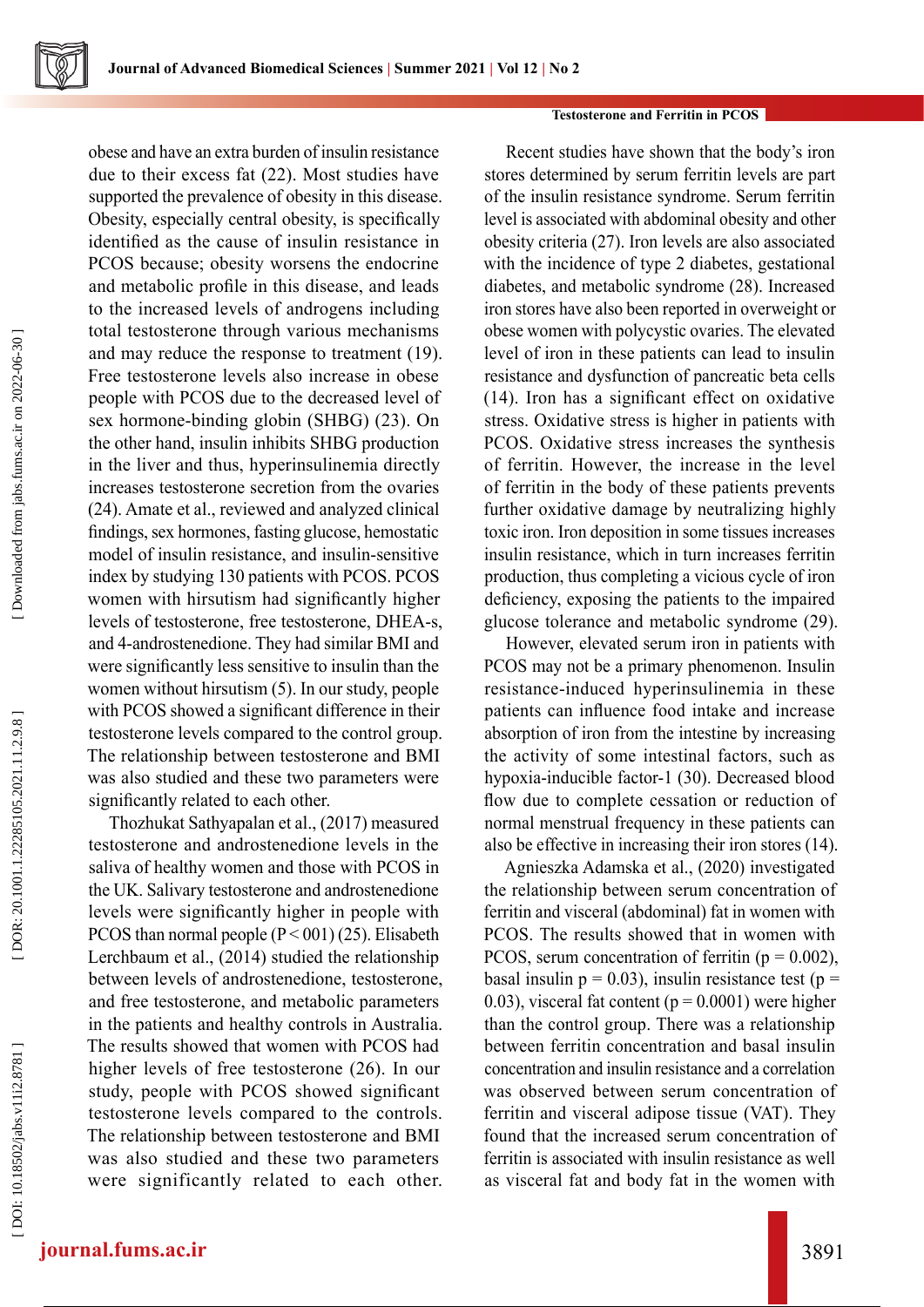

PCOS and may be a sign of metabolic dysfunction(31). In our study, an increase was observed in the serum concentration of ferritin in the patients with PCOS, also a significant relationship was observed between serum concentration of ferritin and BMI, ferritin was found to be an effective factor in predicting and exacerbating the disease. our result showed that ferritin was higher in women with PCOS and overweight.

Po-Chun Ko et al., (2015) in a review study investigated serum ferritin levels and complications associated with PCOS in obese and non-obese women. They demonstrated that elevated serum ferritin levels are associated with the increased insulin resistance and risk of diabetes in obese women, and high serum concentrations of ferritin are associated with an increased risk of hyperglyceridemia in obese and non-obese women. Therefore, the elevated level of triglycerides in women with PCOS may be associated with iron metabolism (32).

Faranak Sharifi et al., (2011) measured BMI, waist circumference, blood pressure, androgen, gonadotropin, insulin, glucose, cholesterol, triglyceride, C-reactive protein (CRP), and ferritin in healthy women and those with PCOS in Iran. In women with PCOS, serum ferritin  $(P = 0.03)$ and insulin  $(P = 0.017)$  levels were increased compared to control women. No association was found between ferritin, BMI, blood pressure, waist circumference, fasting glucose, and CRP confirming the results of our study (33).

In our study, concentrations of ferritin, blood sugar, cholesterol, insulin, HDL-C, and triglyceride were measured in the patients with PCOS and were compared with a control group of similar age, sex, and BMI. In these patients, the mean level of serum ferritin and serum testosterone was higher than the control group. This increase was statistically significant. The relationship between both parameters and BMI was investigated. There was a significant relationship between serum concentration of testosterone and BMI with  $P =$ 0.047, but no significant relationship was found between ferritin level and BMI with  $P = 0.987$ .

Although the present study for the first time

showed that high ferritin is more effective on PCOS independent of BMI, but taking into account the limitations present in our study, we believe that measurement of ferritin-dependent analytes, such as iron, transferrin, and hemosiderin, may strengthen the results.

## **Conclusion**

The results of the present study showed that PCOS is associated with high serum concentrations of testosterone, ferritin, insulin, and insulin resistance. A significant correlation was observed between serum concentration of testosterone and ferritin with BMI. The increase in the ferritin level may be due to the increased levels of insulin and insulin resistance. In this study, it was first observed that ferritin is a more aggravating factor in polycystic ovary syndrome than testosterone.

### **Conflicts of Interest**

The authors have no conflicts of interest relevant to this paper.

### **Acknowledgments**

This study was supported by Students Research Center of Hamadan University of Medical Sciences and Alborz University of Medical Sciences. All authors have nothing to declare and also this work was supported by Students Research Center of Hamadan University of Medical Sciences [grant NO. 9705022569]

### **Refrences**

1.Teede HJ, Joham AE, Paul E, Moran LJ, Loxton D, Jolley D, et al. Longitudinal weight gain in women identified with polycystic ovary syndrome: results of an observational study in young women. Obesity. 2013;21(8):1526-32.

2.Ehrman DA, Barnes RB, Rosenfield RL. Polycystic ovary syndrome as a form of functional ovarian hyperandrogenism due to dysregulation of androgen secretion. Endocrine reviews. 1995;16(3):322-53.

3.Driscoll DA. Polycystic ovary syndrome in adolescence. Annals of the New York Academy of Sciences. 2003;997(1):49-55.

4.Azziz R, Carmina E, Dewailly D, Diamanti-Kandarakis E, Escobar-Morreale HF, Futterweit W, et al. Criteria for defining polycystic ovary syndrome as a predominantly hyperandrogenic syndrome: an androgen excess society guideline. The Journal of Clinical Endocrinology & Metabolism. 2006;91(11):4237-45.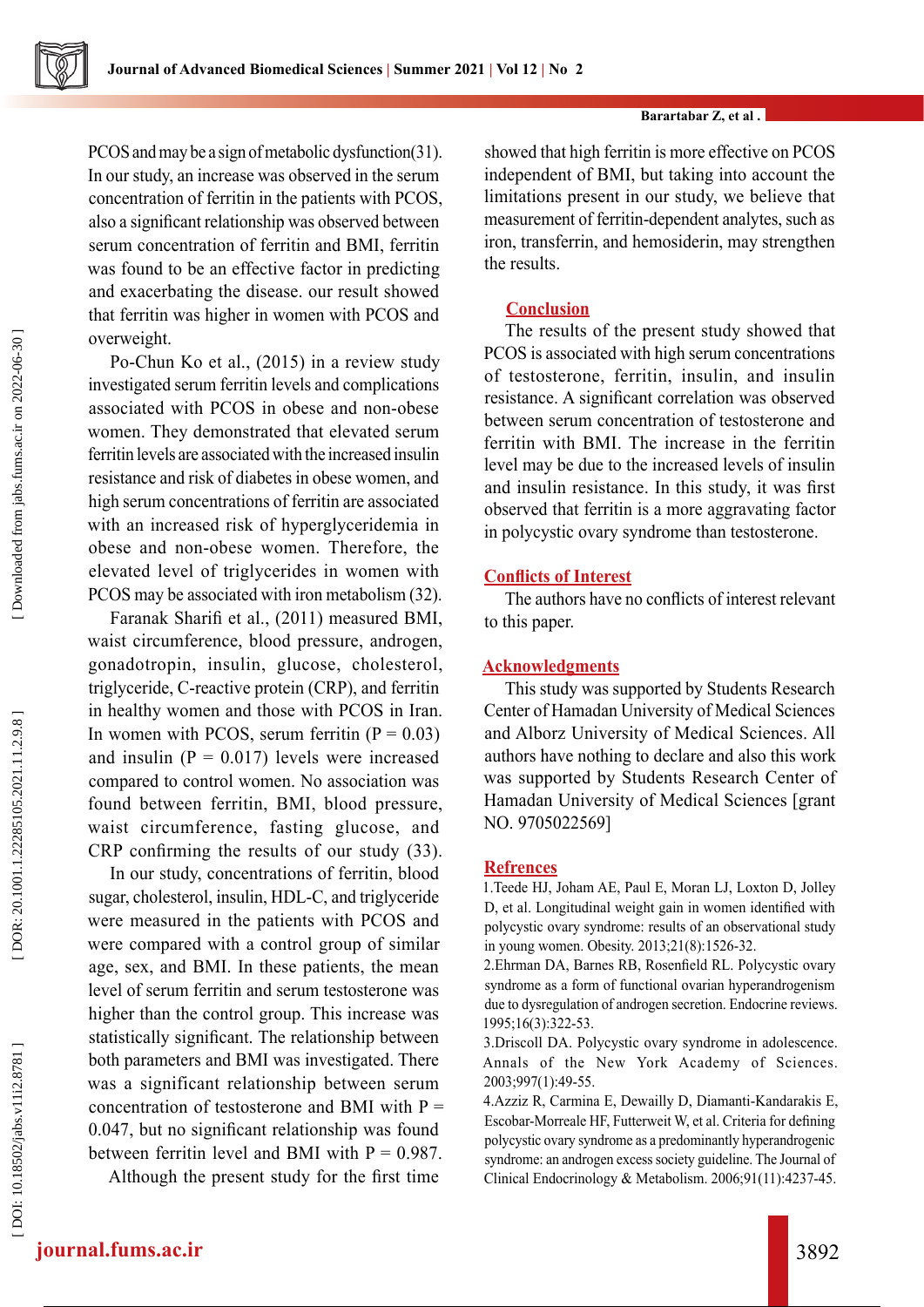

5.Amato MC, Galluzzo A, Merlino S, Mattina A, Richiusa P, Criscimanna A, et al. Lower insulin sensitivity differentiates hirsute from non-hirsute Sicilian women with polycystic ovary syndrome. European journal of endocrinology. 2006;155(6):859-65.

6.Wehr E, Möller R, Horejsi R, Giuliani A, Kopera D, Schweighofer N, et al. Subcutaneous adipose tissue topography and metabolic disturbances in polycystic ovary syndrome. Wiener Klinische Wochenschrift. 2009;121(7-8):262-9.

7.Glueck CJ, Goldenberg N. Characteristics of obesity in polycystic ovary syndrome: etiology, treatment, and genetics. Metabolism. 2019;92:108-20.

8.Jena D, Choudhury AK, Mangaraj S, Singh M, Mohanty BK, Baliarsinha AK. Study of visceral and subcutaneous abdominal fat thickness and its correlation with cardiometabolic risk factors and hormonal parameters in polycystic ovary syndrome. Indian journal of endocrinology and metabolism. 2018;22(3):321.

9.Escobar-Morreale HF. Iron metabolism and the polycystic ovary syndrome. Trends in Endocrinology & Metabolism. 2012;23(10):509-15.

10.Acién P, Quereda F, Matallı́n P, Villarroya E, López-Fernández JA, Acién M, et al. Insulin, androgens, and obesity in women with and without polycystic ovary syndrome: a heterogeneous group of disorders. Fertility and sterility. 1999;72(1):32-40.

11.Rajpathak SN, Crandall JP, Wylie-Rosett J, Kabat GC, Rohan TE, Hu FB. The role of iron in type 2 diabetes in humans. Biochimica et Biophysica Acta (BBA)-General Subjects. 2009;1790(7):671-81.

12.Hramiak IM, Finegood DT, Adams PC. Factors affecting glucose tolerance in hereditary hemochromatosis. Clinical and investigative medicine. 1997;20(2):110-8.

13.Martínez-García MÁ, Luque-Ramírez M, San-Millán JL, Escobar-Morreale HF. Body iron stores and glucose intolerance in premenopausal women: role of hyperandrogenism, insulin resistance, and genomic variants related to inflammation, oxidative stress, and iron metabolism. Diabetes care. 2009;32(8):1525-30.

14.Escobar-Morreale HF, Luque-Ramírez M, Álvarez-Blasco F, Botella-Carretero JI, Sancho J, San Millán JL. Body iron stores are increased in overweight and obese women with polycystic ovary syndrome. Diabetes care. 2005;28(8):2042-4.

15.Oki T, Douchi T, Mori A, Yamamoto S, Matsumoto T, Nakamura Y, et al. Primary amenorrhea and hirsutism associated with hyperinsulinemia type A. Nihon Sanka Fujinka Gakkai Zasshi. 1992;44(4):387-90.

16.Fritz MA, Speroff L. Clinical gynecologic endocrinology and infertility: lippincott Williams & wilkins; 2012.

17.FRANKS S. Polycystic ovary syndrome: a changing perspective. Clinical endocrinology. 1989;31(1):87-120. 18.LOBO RA, GRANGER L, Goebelsmann U, MANASCO PK, LINSELL C, PEART WS. Elevations sin unbound serum estradiol as a possible mechanism for inappropriate gonadotropin secretion in women with PCO. The Journal of Clinical Endocrinology & Metabolism. 1981;52(1):156-8.

19.Holte J, Bergh T, Berne C, Wide L, Lithell H. Restored insulin sensitivity but persistently increased early insulin secretion after weight loss in obese women with polycystic ovary syndrome. The Journal of Clinical Endocrinology & Metabolism. 1995;80(9):2586-93.

20.Franks S. Polycystic ovary syndrome. New England Journal of Medicine. 1995;333(13):853-61.

21.Escobar-Morreale HF, Luque-Ram írez M, San Millán JL. The molecular-genetic basis of functional hyperandrogenism and the polycystic ovary syndrome. Endocrine reviews. 2005;26(2):251-82.

22.Azziz R, Carmina E, Dewailly D, Diamanti-Kandarakis E, Escobar-Morreale HF, Futterweit W, et al. The Androgen Excess and PCOS Society criteria for the polycystic ovary syndrome: the complete task force report. Fertility and sterility. 2009;91(2):456-88.

23.Martínez-García MÁ, Gambineri A, Alpañés M, Sanchón R, Pasquali R, Escobar-Morreale HF. Common variants in the sex hormone-binding globulin gene (SHBG) and polycystic ovary syndrome (PCOS) in Mediterranean women. Human reproduction. 2012;27(12):3569-76.

24.Committee AAoCEPOSW. American Association of Clinical Endocrinologists Position Statement on Metabolic and Cardiovascular Consequences of Polycystic Ovary Syndrome. Endocrine practice: official journal of the American College of Endocrinology and the American Association of Clinical Endocrinologists. 2005;11(2):126. 25.Sathyapalan T, Al-Qaissi A, Kilpatrick ES, Dargham SR, Adaway J, Keevil B, et al. Salivary testosterone measurement in women with and without polycystic ovary syndrome. Scientific Reports. 2017;7(1):1-9.

26.Lerchbaum E, Schwetz V, Rabe T, Giuliani A, Obermayer-Pietsch B. Hyperandrogenemia in polycystic ovary syndrome: exploration of the role of free testosterone and androstenedione in metabolic phenotype. PLoS One. 2014;9(10):e108263.

27.Fernández-Real JM, López-Bermejo A, Ricart W. Cross-talk between iron metabolism and diabetes. Diabetes. 2002;51(8):2348-54.

28.Jehn M, Clark JM, Guallar E. Serum ferritin and risk of the metabolic syndrome in US adults. Diabetes care. 2004;27(10):2422-8.

29.Gillum R. Association of serum ferritin and indices of body fat distribution and obesity in Mexican American men—the Third National Health and Nutrition Examination Survey. International journal of obesity. 2001;25(5):639-45.

30.McCarty M. Hyperinsulinemia may boost both hematocrit and iron absorption by up-regulating activity of hypoxiainducible factor-1 $\alpha$ . Medical hypotheses. 2003;61(5-6):567-73.